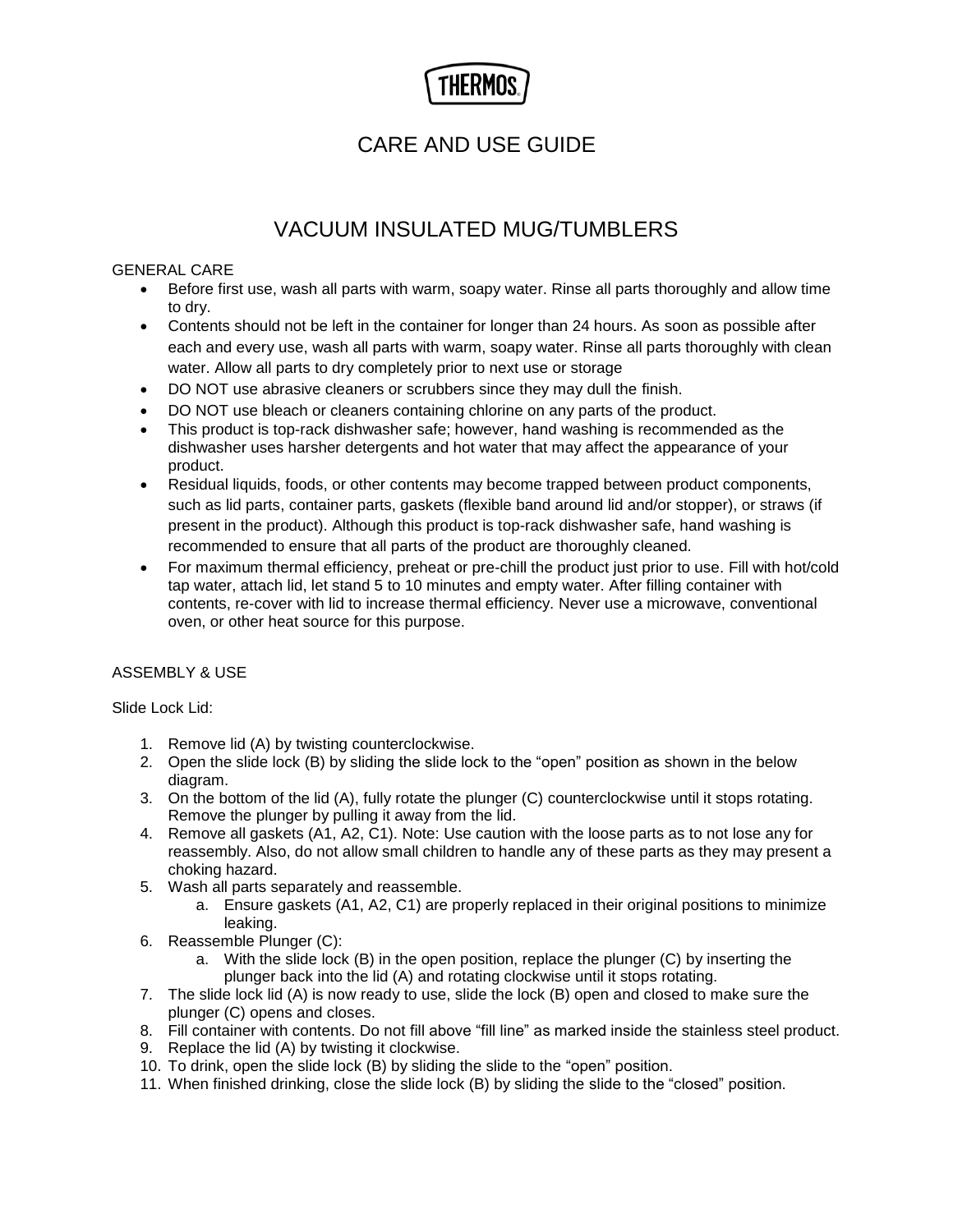

Image for reference only. Actual product may vary.

### WARNINGS

- DO NOT use product in microwave, on stove-top, or in any type of oven.
- Always test temperature of contents before consuming.
- DO NOT overfill the container: Leave space at top of container for lid to avoid overflow.
- Check periodically to make sure any gasket (flexible band around lid and/or stopper) is present and properly positioned to prevent contents from passing through stopper when stopper is closed (if applicable to product). Missing, worn or misaligned gaskets may cause product to leak.
- In general, contents should not be left in container for longer than 24 hours. However, the rate at which contents spoil depends on several factors. Certain contents that include, for example, dairy and/or tomato may start to spoil sooner. Proceed with caution when using the product with quick spoiling contents.
- If contents are left in container longer than 24 hours, or you suspect spoilage, use caution when opening container. Contents spoilage can cause pressure inside container to build, possibly leading to forceful ejection of stopper or contents. In such circumstances, before attempting to open container, ENSURE THE OPENING IS POINTED AWAY FROM THE USER OR OTHER PERSONS TO AVOID INJURY.
- DO NOT use tools or devices to force container to open.
- If you are unable to open container by hand, do not open it and dispose of it at your local waste facility.
- DO NOT use to store or carry carbonated drinks or dry ice. This may cause lid/stopper and contents to eject forcefully or leak.

### LIMITED WARRANTY

Thermos L.L.C. warrants this Genuine Thermos Brand product to be free from defects in material or workmanship for five year from date of purchase. This warranty does not cover ordinary wear and tear or color fading, or any condition affected by abuse, neglect, alteration, accident or improper use or maintenance.